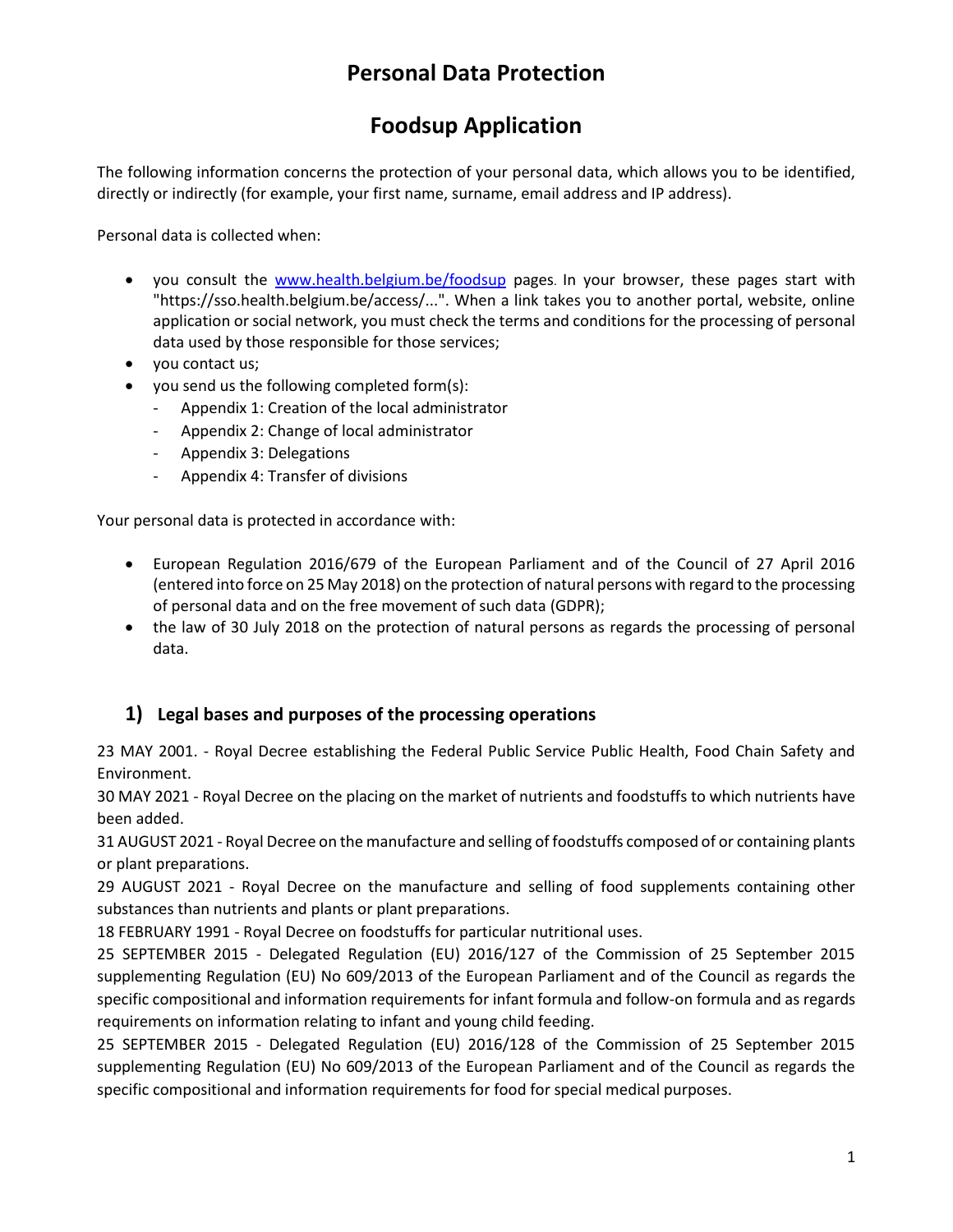2 JUNE 2017 - Delegated Regulation (EU) 2017/1798 of the Commission of 2 June 2017 supplementing Regulation (EU) No 609/2013 of the European Parliament and of the Council as regards the specific compositional and information requirements for total diet replacement for weight control.

24 AUGUST 2016 - Regulation (EU) 2016/1413 of the Commission of 24 August 2016 amending Regulation (EU) No 432/2012 establishing a list of permitted health claims made on foods other than those referring to the reduction of disease risk and to children's development and health (allegations that concern meal replacements for weight control, considered as fortified foods).

Personal data is collected and processed with the aim of:

- informing you;
- handling dossiers that concern notifications of food supplements, fortified foodstuffs, foods for specific groups (preparations for infant formula and follow-on formula, foodstuffs for special medical purposes and total diet replacement for weight control).

Data is also collected and processed anonymously:

- for statistical and qualitative purpose, with the aim of improving our services;
- to provide you with an answer in your language.

If your request for information or services is intended for another department, we provide you with the particulars of that department and you are free to choose whether or not to contact them.

## **2) Processed data**

Personal data is collected and processed automatically in the situations presented in the following table

| <b>Situations</b>                      | Personal data collected and processed        |
|----------------------------------------|----------------------------------------------|
| You have access to Foodsup as a local  | Data mentioned in the above-mentioned forms. |
| administrator or via access granted    |                                              |
| by the local administrator of the      |                                              |
| company for which you are acting.      |                                              |
| We will inform you of the follow-up    | Email address.                               |
| of your notification dossiers.         |                                              |
| technical<br>We<br>will<br>give<br>vou | Email address.                               |
| information about Foodsup.             |                                              |

In Foodsup, only data visible in the application is kept. This data is kept indefinitely.

## **3) Use of cookies**

See ou[r Cookie Policy](https://www.health.belgium.be/en/cookie-policy) on the website of the FPS Public Health, Food Chain Safety and Environment.

## **4) Security**

The Federal Public Service Public Health, Food Chain Safety and Environment guarantees the security (integrity and confidentiality) of your personal data. In particular, it is protected against non-authorised access, illegal use, loss and unauthorised modifications.